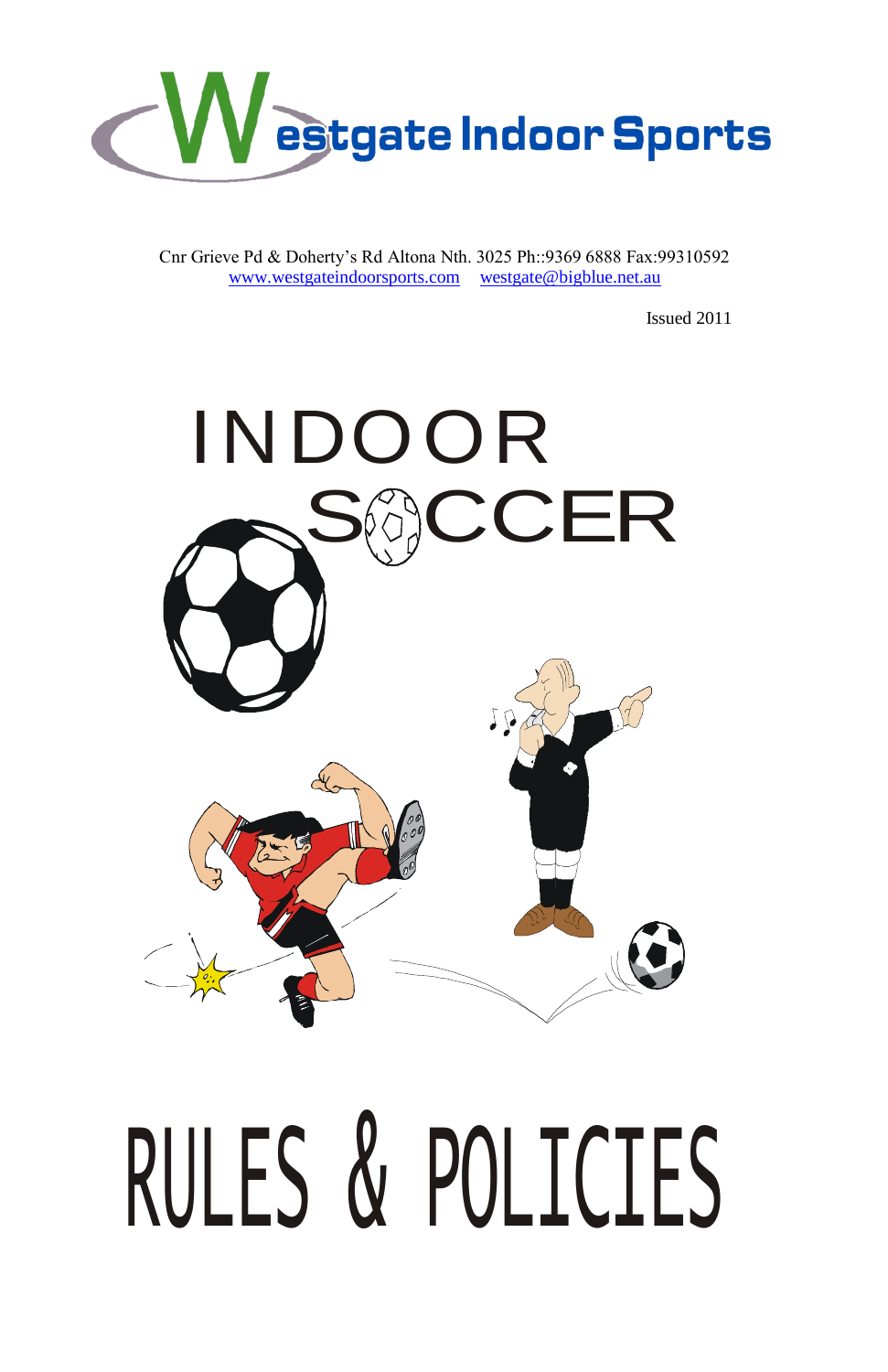# **CONTENTS**

| The Team/Competition                |                          |
|-------------------------------------|--------------------------|
| Fees                                |                          |
| Registration                        | 3<br>3<br>3<br>4         |
| Grading                             |                          |
| Fill-In players                     | 4                        |
| <b>Substitutions</b>                | $\overline{\mathbf{4}}$  |
| Late starts                         | $\overline{\mathcal{A}}$ |
| <b>Point System</b>                 | 5                        |
| Injuries                            | 5                        |
| <b>Blood rule</b>                   | 5                        |
| Uniform                             | 5                        |
| Dress code                          | 6                        |
| <b>Forfeits</b>                     | 6                        |
| Walk offs/Incomplete games.         | 6                        |
| Teams joining late/Team withdrawals | $\overline{7}$           |
| Complaints                          | $\overline{7}$           |
| Rescheduling games                  | 7                        |
| Free kicks                          | $\overline{7}$           |
| <b>Tackles from behind</b>          | 8                        |
| Tackles from the side               | 9                        |
| Slide tackles                       | 9                        |
| Hands on nets                       | 9                        |
| Backing/Pushing into players        | 9                        |
| Fighting                            | 10                       |
| Goal keeper                         | 10                       |
| <b>Yellow Cards</b>                 | 11                       |
| <b>Red cards</b>                    | 11                       |
| Suspensions                         | 12                       |
| <b>Finals</b>                       | 12                       |
| Insurance                           | 12                       |

THE RULES OF INDOOR SOCCER ARE DESIGNED TO ALLOW PLAYERS TO PARTICIPATE IN A MINIMAL CONTACT SPORT, ENSURING A HIGH LEVEL OF SAFETY. OUR MAIN OBJECTIVE IS TO PROVIDE OUR CUSTOMERS WITH AN ENJOYABLE, COMPETITIVE SPORT, THAT IS WELL ADMINISTERED AND REGULATED AND RUNS AS SMOOTHLY AMIDST THE POSSIBLE FACILITIES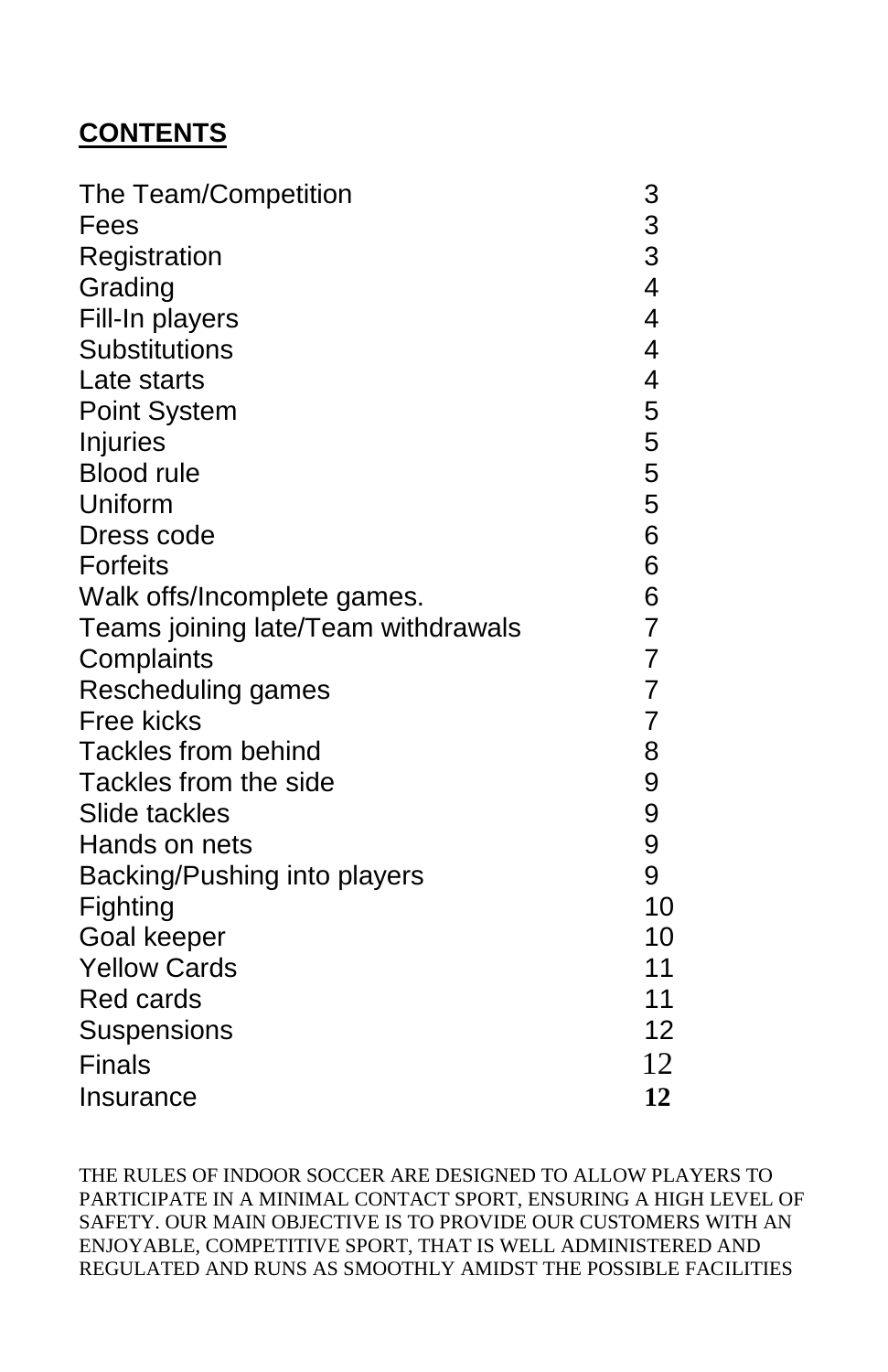#### **THE TEAM/COMPETITION:**

#### MENS - LADIES - JUNIORS

- Each team consists of 4 on field players and 1 goal keeper.
- Teams may if they wish have a maximum of 3 substitutes.
- The minimum requirement of players for any games to commence is 3 on field players and a goal keeper.
- Females are permitted to play in the men's competitions however, males may not play In the ladies competition.
- In order for a game to be played for points each team must have at least three (3) of its original members playing. Anything less than 3 players will be considered a forfeit.
- A match fee receipt must be produced by both teams to the referee in order for the game to begin otherwise penalties may be imposed to either team.

#### MIXED TEAMS:

- Consist of 2 males and 2 females on field, with a male or female in goals.
- Males may be replaced with females on the field (maximum 1) however Females cannot be replaced with males.

#### JUNIORS:

All junior teams will be played with 5 on field players and goal keeper.

#### **GAME FEES:**

| Mens    | - | \$75 |
|---------|---|------|
| Ladies  | - | \$65 |
| Mixed   | - | \$75 |
| Juniors | - | \$55 |

#### **PLAYER REGISTRATION:**

- **All players must pay a \$30 registration fee to be registered as part of a team and all details of each member must be recorded in full on the online player registration form.**
- All new registrations are payable prior to commencement of starting the season.
- All teams renewing their registration have 2 weeks to finalize their fees.
- Points will be deducted off team the ladder for all late registration payments
- A person under 15 years of age is not permitted to play open competition except with parental permission
- Management must be informed of any under age players.
- Players can only be registered with the one team in their respective grade *They may however fill in for other teams within that grade. (Please see "fill-in players")*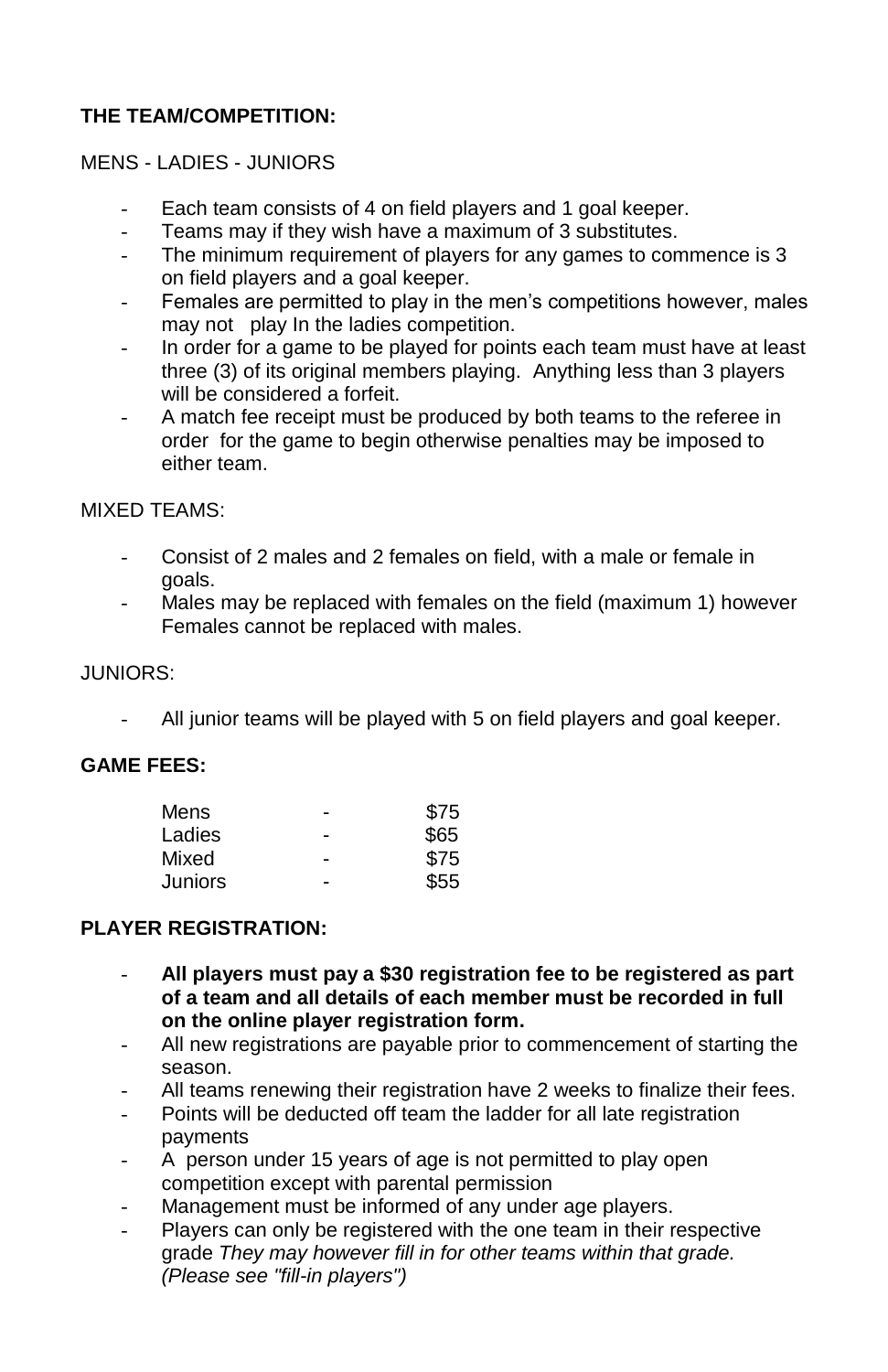**Note**. Any players not registered on team card will not be recorded as playing any games. It is each team captain's duty and responsibility to ensure that all their team players are correctly registered.

## **GRADING:**

.

- All new teams are graded before entering the competition or during the competition.
- All teams and players will be graded to the best ability by management If in the opinion of management a team is graded incorrectly, then the team will be re graded no later than round 5.
- Teams that are re-graded shall keep the points that they have earned in the first 5 rounds.

## **FILL - IN PLAYERS:**

- If a team is short of regular players they may only have a maximum of 2 players to help in their game.
- Only one of those players can be a same grade or higher grade player.
- If a higher grade player is selected to play then the opposition will be awarded 2 goals for each difference in grade standard of that player. *Eg. Division 3 games using division 1 player = 4 goal difference*.
- Teams that have five players available cannot use other players from other teams as substitutes.
- Any player that has played 3 games must then pay a \$15 Registration Fee prior to playing a fourth game.

## **SUBSTITUTIONS:**

A substitution can be made in the following ways:

- 1. When a goal is kicked by either team.
- 2. During the run of play when the keeper has possession of the ball. *Only the team in possession of the ball can make a substitution*.
- 3. A substitution can be made at half time.
- 4. A substitution can be made when there is an injury on the field.
	- At all times a referee must be informed of any substitutions.
	- Failure to do so may result in a yellow card (Penalty).
	- No team is able to a make a substitution during the last 3 minutes of either half.
	- Changing a player on the court with the goal keeper during this time is not permitted.
	- Substitutions during extra time in finals are not permitted.

## **LATE TEAMS:**

All games must run according to scheduled time.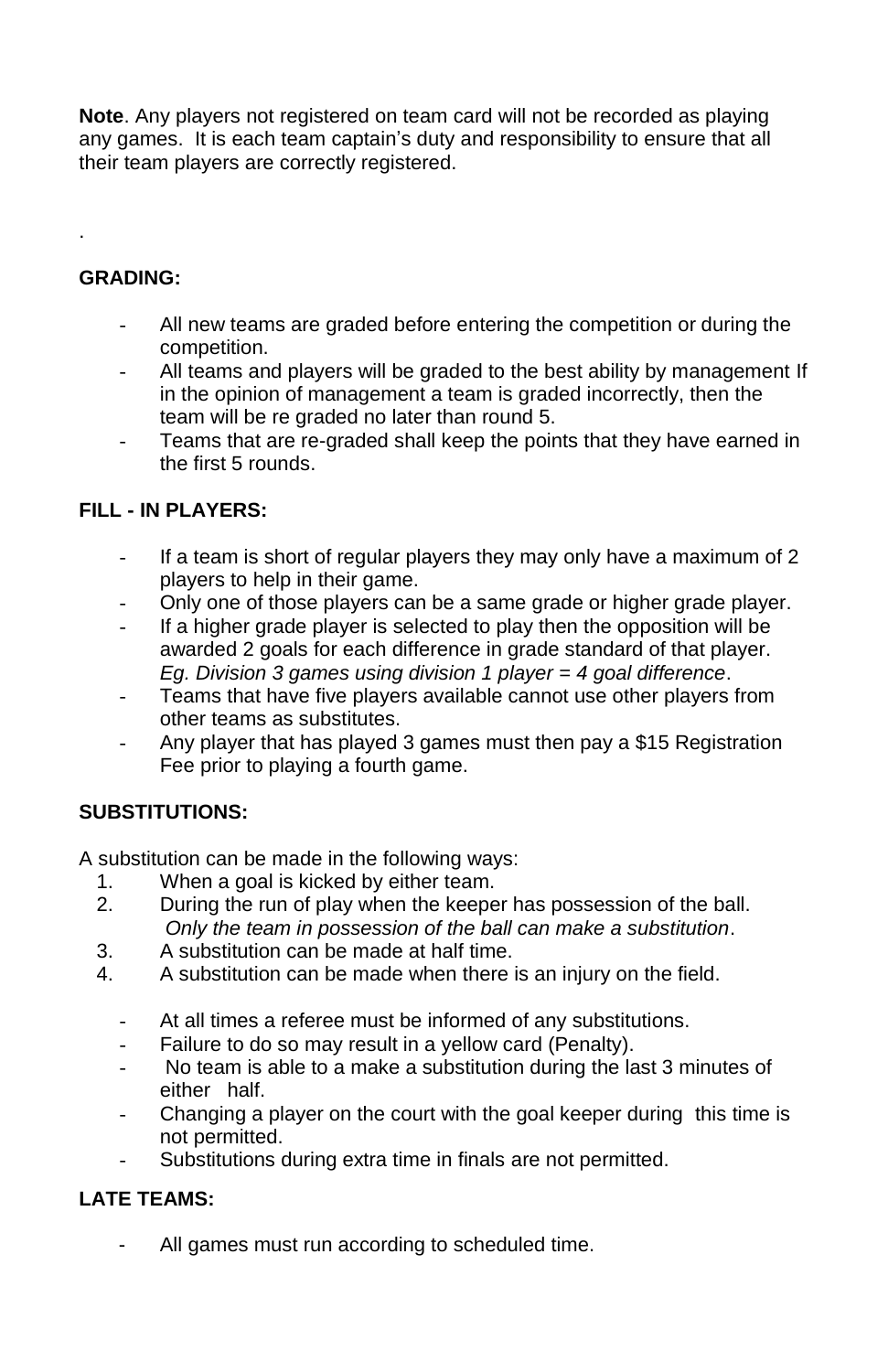## **LATE PENALTY:**

If a team is running late and is the cause of a delayed game, they will be penalized in the following way:

- 1. An initial goal will be awarded to the opposition and against the late team for not being on court at the scheduled time.
- 2. In addition a goal will be awarded to the opposition every 3 minutes that the team arrives late from its scheduled time.
- 3. If the team fails to arrive within the first 10 minutes of the first half, then it will be considered a forfeit and the opposition will be awarded full win points.

#### **POINT SYSTEM:**

| <b>WIN</b>         |        | 4 POINTS            |
|--------------------|--------|---------------------|
| <b>DRAW</b>        |        | 2 POINTS            |
| LOSS.              | -      | 0 POINTS            |
| <b>FORFEIT</b>     | -      | -4 POINTS           |
| <b>FORFEIT WIN</b> | $\sim$ | 7-0 Goal difference |

#### **INJURIES:**

- The game clock shall only stop if an injury or illness occurs.
- The umpire may stop the clock for alternate reasons if they feel it is necessary or if warranted by centre management.
- Once play stops the umpire holds time.
- When a player is injured or ill, a stoppage of up to 2 minutes is allowed to find a replacement or have the injured person cleaned up and ready to the umpires satisfaction to resume play.

## **BLOOD RULE:**

- The umpire is required to stop the clock to substitute a player who is bleeding when injured on court.
- If the team does not have a substitute player, then the referee will allow the team a 2 minute break to find a replacement or have the injured person cleaned up and ready to the umpires satisfaction and resume play.
- The wound must be cleaned and adequately covered.
- The ball and the court shall be cleaned if necessary.
- If longer than 2 minutes is taken for the injured person to be cleaned up or a replacement found, then the umpire will call for the time to start and resume play.

#### **UNIFORM:**

All on field players and substitutes must wear identical shirts and 80% same colored shorts or track pants. Junior teams are only required to be in identical shirts, they do not require matching shorts.

Plain bonds type shirts will not be accepted as a team uniform.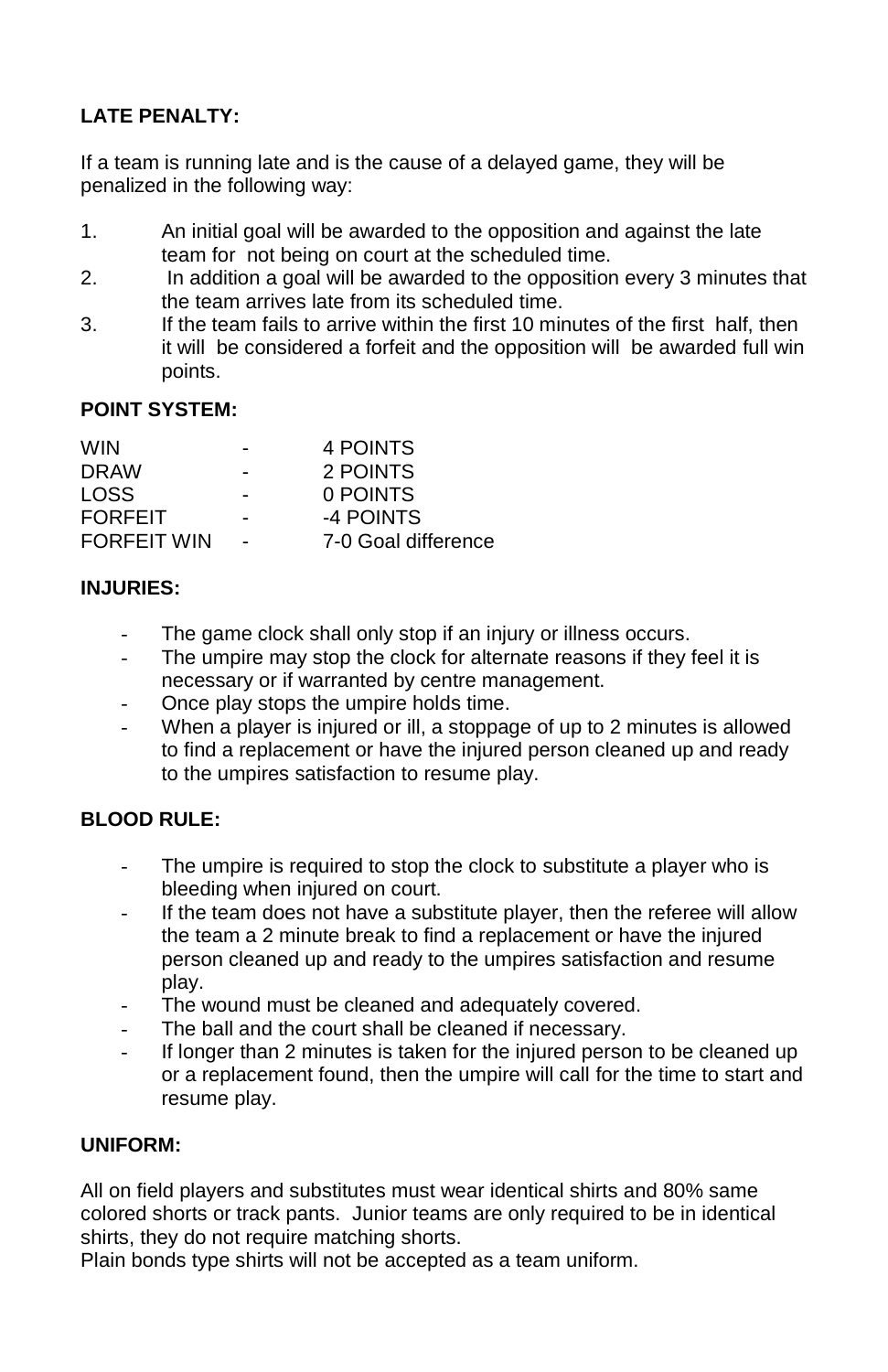Plain tops will only be accepted when they clearly have identical logos or sponsors on them. Numbers, badges, long/short sleeves are all optional. Teams will not be penalized for having these. Teams will be penalized if they are out of uniform or if there is a difference in color or style. Teams wearing "Country or Club" uniforms that are of different seasons will be acceptable. The penalty given will be 1 goal per item, with a maximum of 3 goals for shirts & 3 for shorts. Substitute players may not change tops with an on field player. Goal keepers wishing to change with on field players must also change tops. Bibs are available at the front counter but do not count as a substitution for a team shirt.

All teams have two weeks into the new season to arrange team uniforms. Teams arriving late into the new season have an allowance of 2 week.

#### **DRESS CODE**

Acceptable items of clothing are: Shorts, track pants, t-shirts, windcheater, runners and caps.

Non acceptable items are:

Jeans, singlets, tank tops, boots, thongs, sandles and beanies. Persons with plaster covering an injury cannot take part in a game.

## **FORFEITS**

Any team that is fixtured to play a game but fails to turn up and play to Westgate requirements is considered to have forfeited the game.

Any team that does not notify the office at Westgate within 48 hours informing that there team has cancelled their fixtured game will have their game forfeited.

A team that forfeits their game will be penalized in the following way.

- 1. 4 points taken off the team ladder.
- 2. Goal difference of 0-7.
- 3. Fined \$100.00.
- 4. Play a catch up game

Forfeit fees are payable within 14 days.

Teams owing any money after the 14 day period will lose 4 points off the team ladder each week that the payment is overdue.

Any teams that forfeit in the last week of the season or during any finals will receive a fine of \$125. This is payable prior to re-registering in new season. A team must have all its outstanding fees up to date prior to playing any finals. Any team which forfeits twice in the season will be excluded from further competition. Teams and/or individual players that are omitted from the competition due to money owing cannot renew or register in any new season until all payments are up to date.

## **TEAM WALK OFF & INCOMPLETE GAMES**

Should a team walk off prior to a match being completed without due cause and regardless of how much time is left, any points in that game will be lost and awarded to the opposition.

Game fees in these circumstances will not be refunded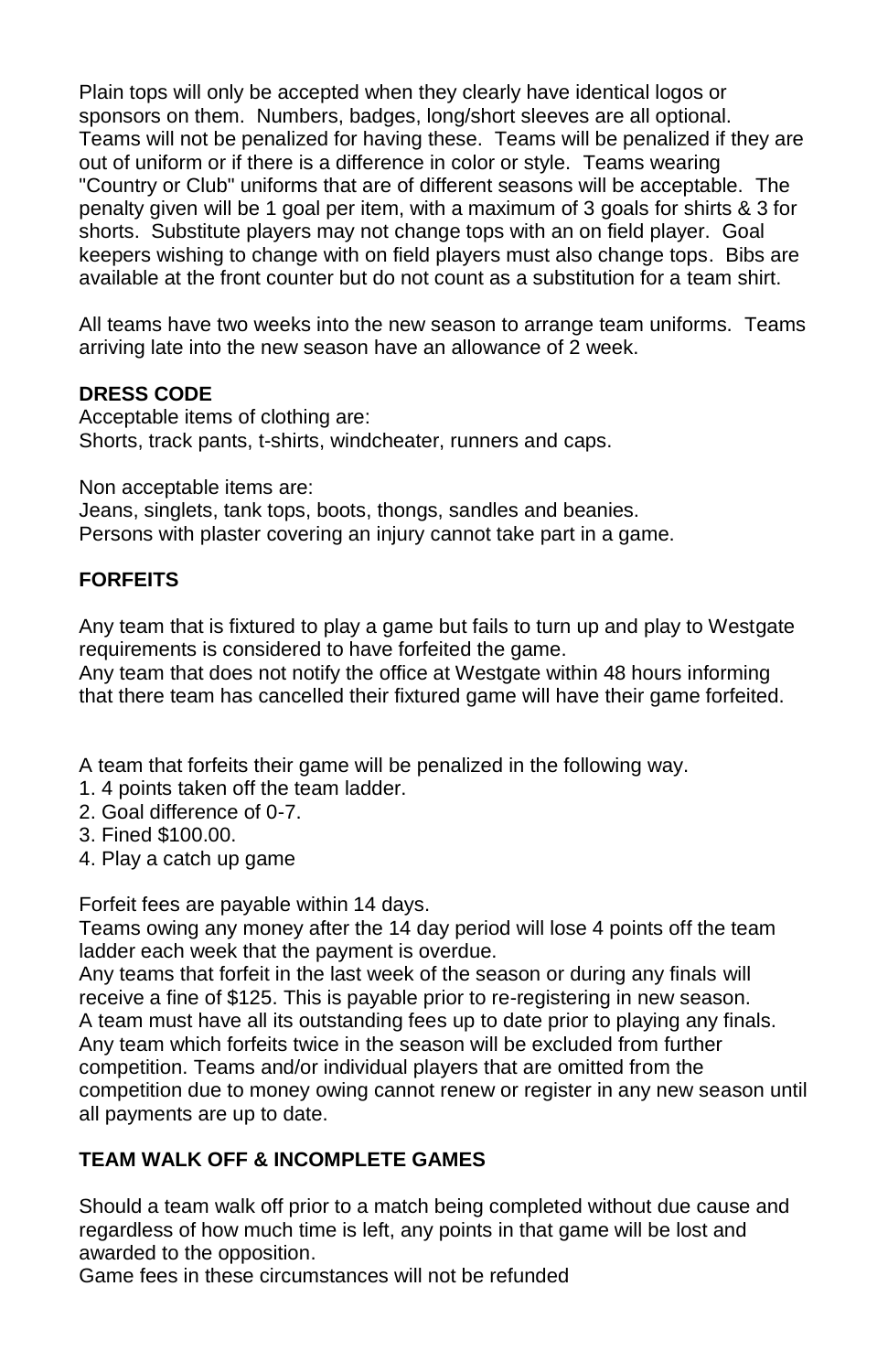*Any team who has no game due to the opposition team forfeiting will be notified and awarded full win points as well as 7-0 goal difference. The team will have the option of playing a friendly game organized by management and will be discounted to \$50.00 for the game.*

#### **TEAMS JOINING LATE, TEAMS WITHDRAWING TEAMS EXPELLED**

A team replacing a withdrawn team or filling a bye after the season has commenced will be awarded with average points.

No team will be given points nor will they qualify for finals if registering in the last 6 weeks of the season.

In the event that teams withdraw or are removed from competition, the grades fixture will not be redrawn except at management discretion.

Team that withdraw or are expelled form competition will not have fees refunded. A team drawn to play a team out of competition will be awarded with full points and either a friendly game organized by management or a "bye".

## **COMPLAINTS**

If there are any concerns on or off the field which involve players or referees, only the captain or acting captain can make any queries or complaints.

If the captain wishes to make a complaint or query, they may do so in person to the duty manager, by letter or over the phone.

All complaints must be supported with evidence and notified to management within 5 days of alleged problem.

## **RE-SCHEDULING SEASON GAMES & FINALS GAMES**

Teams that are fixtured to play at times which they cannot make may be rescheduled if all the following can be met.

1. 48 hours notice is given.

2. There is a vacant court available.

3. If the captain of the opposing team also agrees to have the game rescheduled. If the above conditions cannot be met then the game will count as a forfeit. Games will not be rescheduled during any finals as well as the last 2 games of the season. Allowances on (game times only) may be made during Grand Finals with advanced notice of at least 2 weeks and the above conditions be met.

## **All Grand Finals are held on a Sunday**.

## **FREE KICKS**

All free kicks can be taken as a direct or indirect kick.

A person taking a free kick has only 5 seconds to release the ball.

A 3 meter distance is allowed between the ball and the opposition.

There are 2 types of free kick that may be played.

*Quick Free Kick.*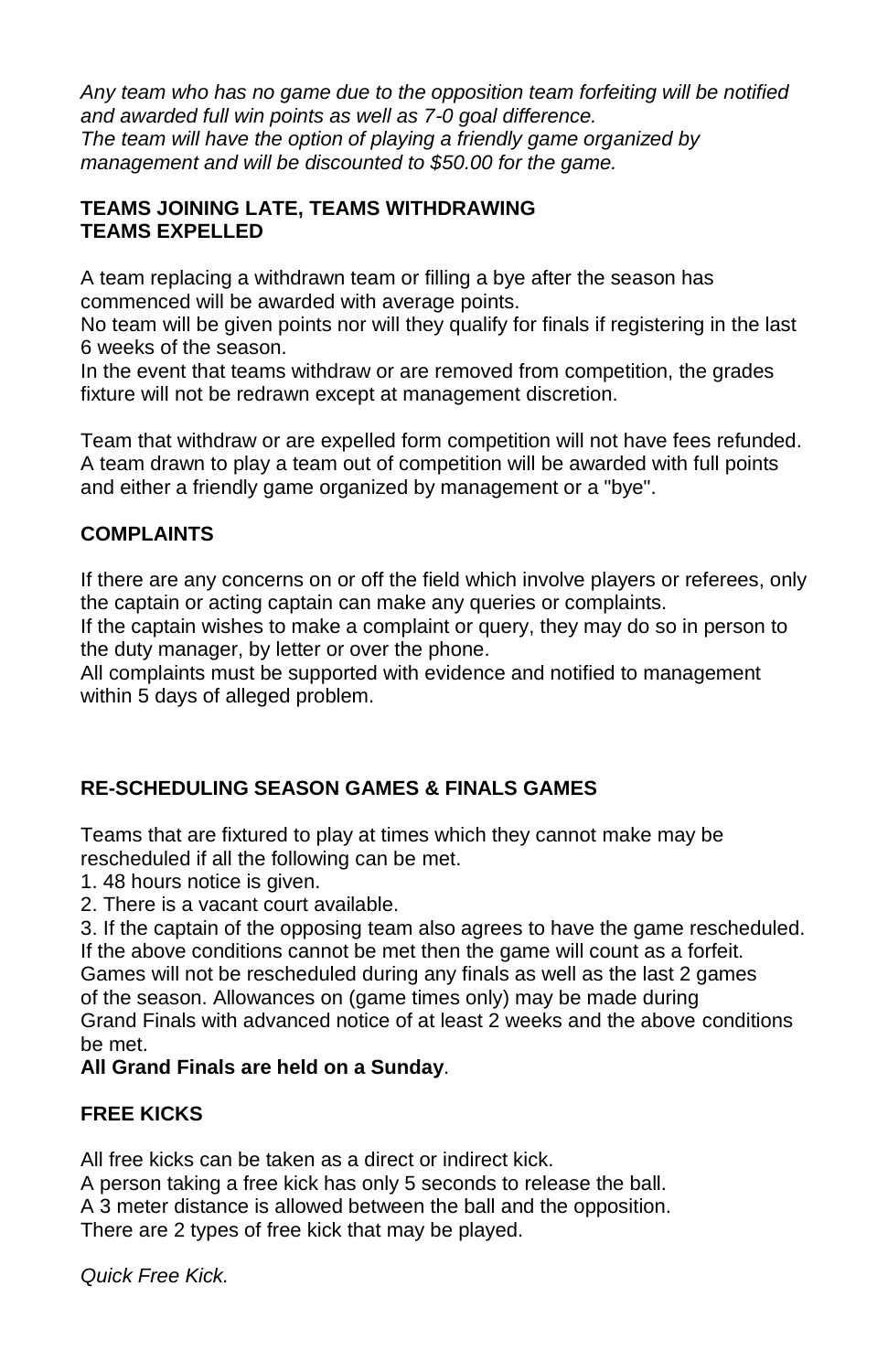This is best defined when the ball is quickly placed on the spot of the infringement and played on immediately by the free kick taker. Here the person kicking the ball doesn't ask for a 3 meter distance and the referee calls play on and does not need to blow the whistle for the kick to be taken.

#### *Free kick*.

This is when the person kicking the ball asks for a 3 meter distance between the ball and the person standing on the wall. In this situation the referee must blow the whistle in order for play to go on and kick to be taken.

Anybody playing the quick free kicks cannot argue for the 3 meter rule. At all times the referee will ask for 3 meters. The choice is up to the player.

## **BASIC GUIDELINES FOR FREE KICKS**

The following are the most common forms of free kicks and will be called as an infringement by the referee.

- 1. Contact from behind
- 2. Holding, pushing an opponent
- 3. Playing in an unfair manner
- 4. Obstruction
- 5. Hand ball. (un-intentional)
- 6. Grabbing hold of nets. (Note, open hand is allowed)
- 7. Player backing into opponent who is standing their ground
- 8. Player leaning over opponent who has possession of ball
- 9. Leg raised at a dangerous height from any angle
- 10. Leg raised high when a player is attempting to header the ball

(This does not apply when players leg is already raised high and the non offending player approaches from behind)

## **TACKLES FROM BEHIND**

Tackles from behind are not permitted at any time. An infringement in this case may result in a yellow or red card. A player does not need to make contact with the opposition in order for this infringement to be called.





#### **TACKLES FROM SIDE**

Tackling from the side is not permitted, however playing the ball from the side is permitted. Players are allowed to play at the ball if they are at a side on position with their opponent. They may do this as long as there is no body contact made, such as pushing or tripping.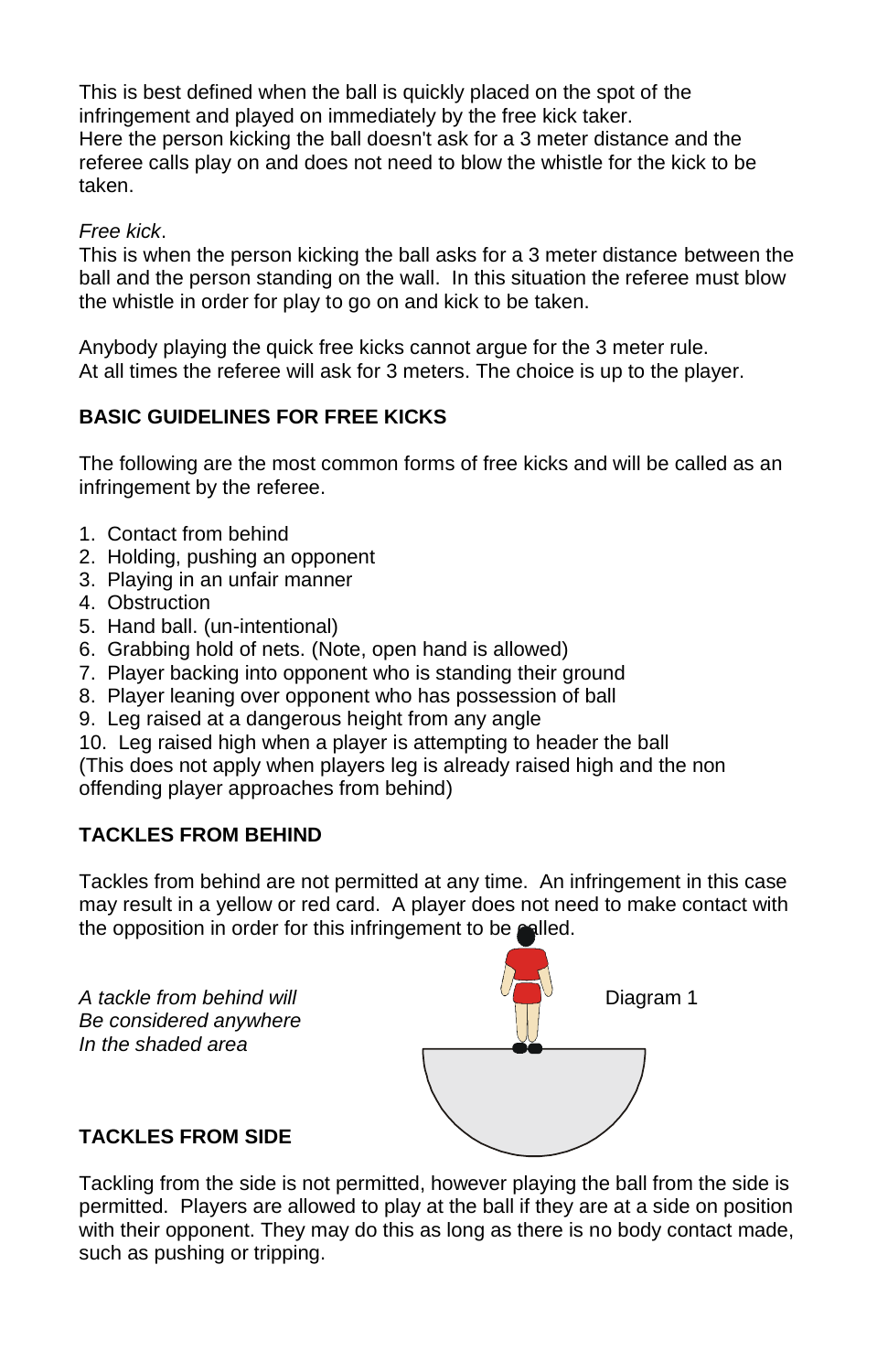Playing the ball from the side may best be defined by diagram (2).

Anywhere along the dark area and in front is allowed to be challenged, as long as contact is not made.

*anywhere along dark area. Anywhere behind this area will be called behind*



## **SLIDE TACKLING**

Any **slide tackling** will automatically result in a yellow card or red card. Slide tackles will be judged and defined to the referees best ability and called when a player deliberately slides/jumps with one or both legs, any part of the body or hand(s) are along the ground without control of their stance at another player or an attempt to stop the ball.

Slide tackles will not be called when a player is at a controlled position at full stretch attempting to solely go for the ball and still have one or both feet grounded.

All slide tackles will be either a yellow or red card, depending on the severity of the foul.

## **HANDS ON NET**

Touching the nets is **NOT** allowed at westgate indoor soccer. This rule was part of a 3 major rule changes early 2012. Any player that accidently or deliberately touching the nets will have a free kick called against them.

## **BACKING/PUSHING INTO PLAYERS**

Free kicks will be awarded to non offending players when an offending player in possession of the ball deliberately begins backing into their opponent trying to gain a better position .This rule will only be called when the non offending player stands their ground. The foul will be called as a "push".

This also applies when a player in possession of the ball is at a stand still move and the opposition player leans over the top of them and makes contact foul will also be called as a "push". (Both these fouls are most common in the corner or in front of goals.)

## **FIGHTING**

In the event of a fight occurring on or off the field, the referee is advised to stop any game played. The referee will endeavor to do their best to control the situation. Management will then decide the appropriate action to be taken.

This may result in the game being abandoned and players or teams being suspended for a period of time decided by management. The points for the game will be decided by management. There are no refunds for any misconduct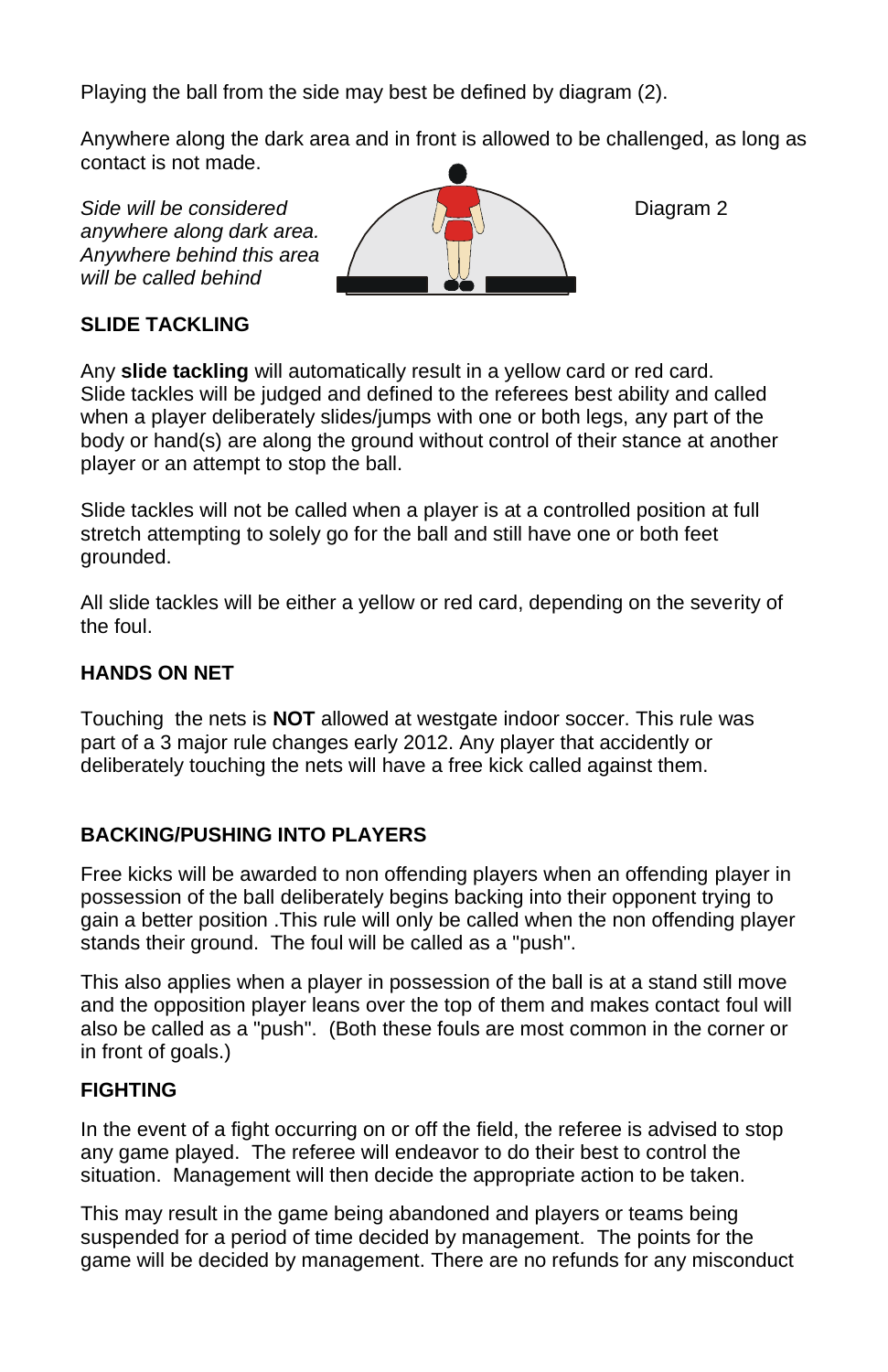on the field. All players are responsible for how they act on court. **Please note that the clock will not stop during this disruption.**

## **GOAL KEEPER**

The goal keeper once outside their area cannot use their hands. In order for the keeper to handle the ball, the whole of both their feet must be inside the yellow area and the ball must be in the air. If the keeper picks the ball up on the outside of the yellow area whilst it is on the floor, he will be called for a penalty. Once the keeper picks the ball up in their hands, they must throw it. The keeper cannot play the ball to themselves and kick it once they have picked it up. The only time the keeper can kick the ball is when they have possession with their feet and not their hands. **(In the Ladies/Mixed and Junior Grade 3/4 competitions, the goal keep is permitted to kick the ball).** If the keeper does pick the ball up then plays it to themselves and kick it, the referee will call for a penalty. If the keeper plays the ball to themselves and guards/shepherds it not allowing another player to get possession, the referee shall only call a free kick. When a keeper slides, they must remain within the yellow area. If they do slide and end up out of the yellow area, then the referee will award a penalty. This applies whether the keeper saves the ball or not. The goal keeper once on the ground must remain inside the yellow area. If the ball hits the hand of a keeper intentionally or unintentionally, outside their yellow area, the referee will call for a penalty.

The keeper cannot jump off the ground and save a ball that is outside the yellow area. They may only do so if the ball is clearly in their area. A goal keeper has only 5 seconds to free the ball from within the yellow area, this includes the ball being on the ground. Failure to do so will be a penalty. The keeper is allowed to play outside the yellow area but may only go as far as the half way line. If they do go beyond the halfway line it will result in a penalty. When a keeper chooses to take a penalty kick but in the process they miss, the opposition team will be awarded a penalty, this is because the keeper is caught over the half way line when play has resumed. A keeper that holds any part of the oppositions clothing or body will concede a penalty.

The goal keeper may also throw the ball into the opposition goals. This will count as a goal.

## **YELLOW CARD OFFENCES**

The following are the most common forms of yellow cards.

- 1. Deliberate hand ball anywhere on the field.
- 2. Foul on player having shot on goal. (may also result in red card )
- 3. Slide tackling. (See note on definition of slide tackle)
- 4. Arguing or swearing at the referee/opposition (may also result in red card )
- 5. Late tackles. (Depending on severity may result in a red card)
- 6. Tripping an opponent. (Depending on severity)
- 7. Persistent infringement.
- 8. Playing in an unfair manner.
- 9. Racial or abusive language to anyone on or off the court.
- 10. Abusiveness from spectators.
- 11. Pestering and being a nuisance to the referee.
- 12. Rude and obscene gestures to others.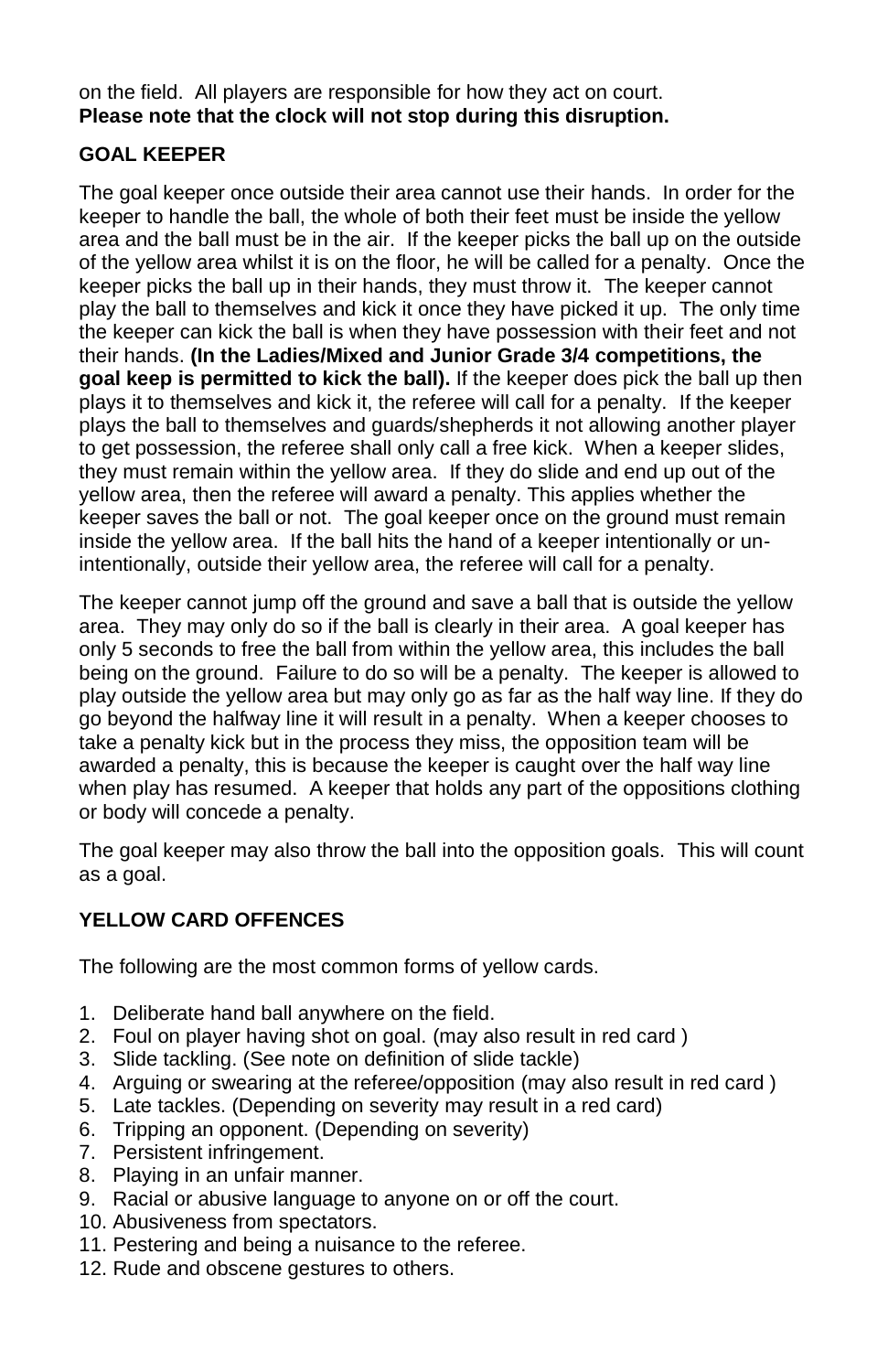- 13. Man handling/confrontation between to or more players.
- 14. Continuously questioning referees decision.

In the situation of a last man foul, a person must clearly be facing in a goal scoring position for a penalty to be awarded.

 Note. All yellow card offences are automatic penalties. If a yellow card is issued to a person from either side at the same time, then penalties will not be awarded

## **RED CARD OFFENCES**

The referee will automatically award a red card for the following offences.

- 1. Directly or Indirectly swearing at the referee.
- 2. Deliberately bringing down a player who is last man goal bound and no other players around. (Simply, put a one on one with the keeper.)
- 3. Persistent arguing and swearing at the referee or other players
- 4. Playing in a dangerous and unfair manner.
- 5. Any player punching or swinging to punch at own or opposition player.
- 6. Spitting at referee or any player.
- 7. Head butting.
- 8. Rude and obscene gestures to the referee.
- 9. Two yellow cards during game.
- 10. Tripping or body checking a player in a dangerous manner.
- 11. Any player that lashes out in bad tackle.

Any player (s) receiving a red card will be ordered of the court. This player cannot be replaced by another.

If a player refuses to leave the court after being issued with a red card, then the referee shall call the game off and Full points awarded to the opposition. The team must play with 4 players on field.

Any 2 players sent off from the one team will result in game being finished. All red cards are automatically penalized and are automatic suspensions. A player that receives 2 red cards in the one season cannot play for the remainder of the season.

## **SUSPENSIONS**

Any player(s) that are involved in a suspension are not permitted to play for any team or sport until the suspension is fully served. Players directly involved may appeal the decision via their captain. All appeals must be done within 2 days. All final decisions made by management will be final there will be no further appealing.

Suspensions arise in the following ways.

- 1. Any red card offences.
- 2. Any player receiving 2 yellow cards within 3 consecutive weeks.
- Eg 1st yellow card in game  $1 =$  penalty kick only.

2<sup>nd</sup> yellow card in game 2 or 3 = one week suspension.

 3rd yellow card anywhere in the season will be an automatic suspension. 4th yellow card in the season will result in a suspension for the remainder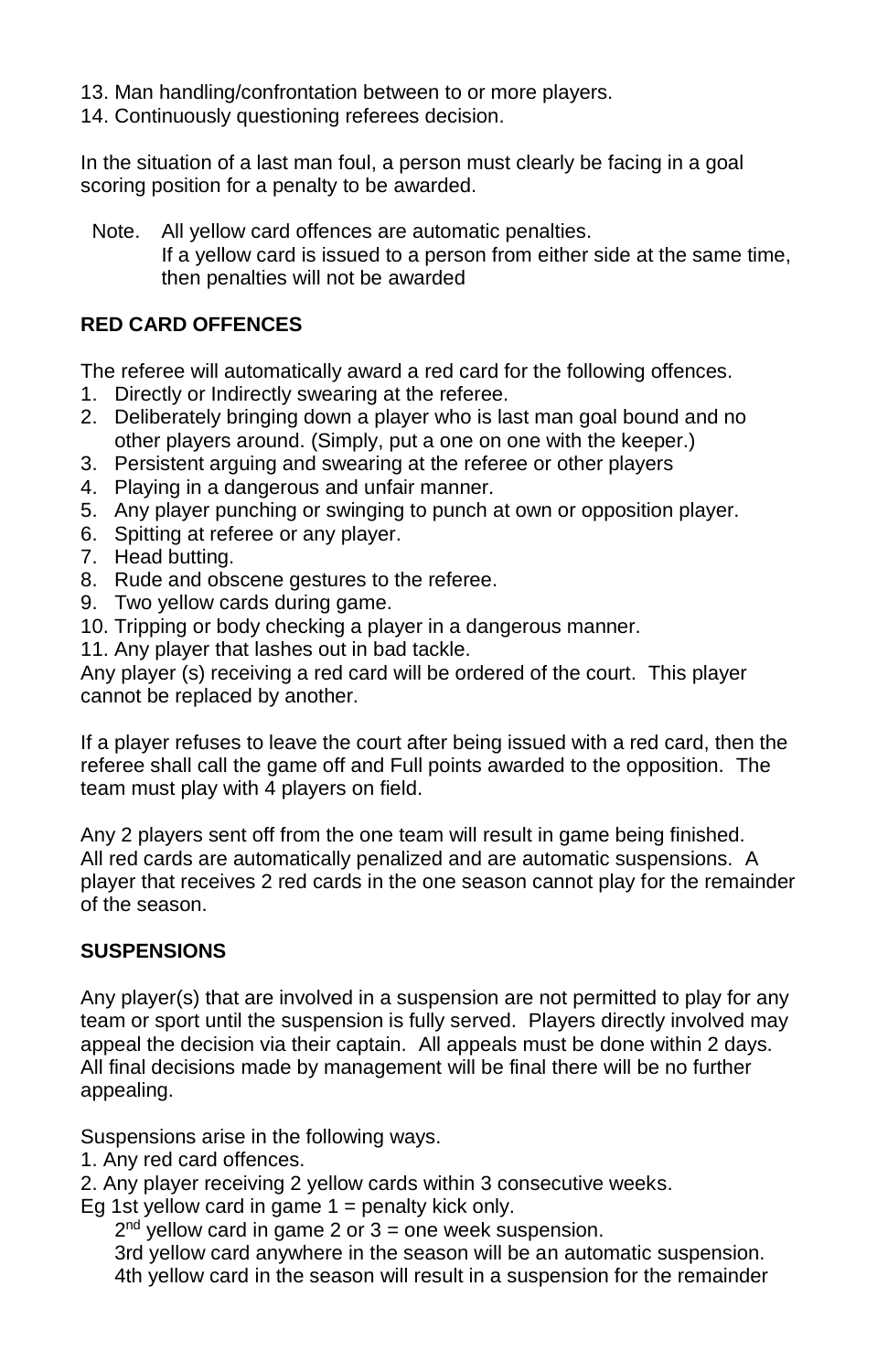of the season.

If a player receives 2 yellow cards in 3 non-consecutive weeks, then a suspension will not apply, only if a 3rd card is given at a later date. Any player given 2 red card in a season will miss the remainder of that season. *With this formula, 2 yellow card is equivalent to a red card*

#### **HOW THE FINALS WORK**

In a 6 team grade the top 4 teams will progress through to the finals. In a grade where there are 8 teams or more, there will be a separate play off for the top 4 teams as well as for the bottom 4 teams.

1st Vs 4th. Winner through to the Grand finals. Loser gets knocked out. 2nd Vs 3rd. Winner through to the Grand finals. Loser gets knocked out.

Finals are set at 2 x 20 minute halves. In the event of a game being a draw, an extra time of 1 x 3 minute game will be played. During this time, the first team to kick a goal will be the winner.

If in the end of extra time the score is still drawn, then a penalty shoot out will determine the winner. During the 3 minute extra time, no team is allowed to substitute. Substitution can only be made at half time or during an injury.

During the penalty shootout period, only the last 5 players on the field can take the penalty kicks. If in the event all players have taken their kicks and no winner declared, those same 5 penalty takers must take the penalties again in the same order.

## **FINALS**

To qualify for finals a team must play all its fixtured games

Each member playing in the finals must have paid their \$15 Registration Fee. All players must have played 1/3 of its teams total games. It is each players and captains responsibility to have all names recorded on the team card and **marked off each game played.**

Any cheating on player registration can result in the team being disqualified.

Semi Finals are all played on the same week night as domestic fixtured games. **All Grand Finals games are played on a Sunday.**

There are no exceptions to this rule.

## **TEAMS SHORT OF PLAYERS DURING FINALS**

If only the minimum number of players is qualified and available to play in a particular grade, then that team must play with those players only.

If less than the minimum number of players qualified and available, then the final will be forfeited to the team they were scheduled to play.

Only on special circumstances will an unqualified player be permitted to play.